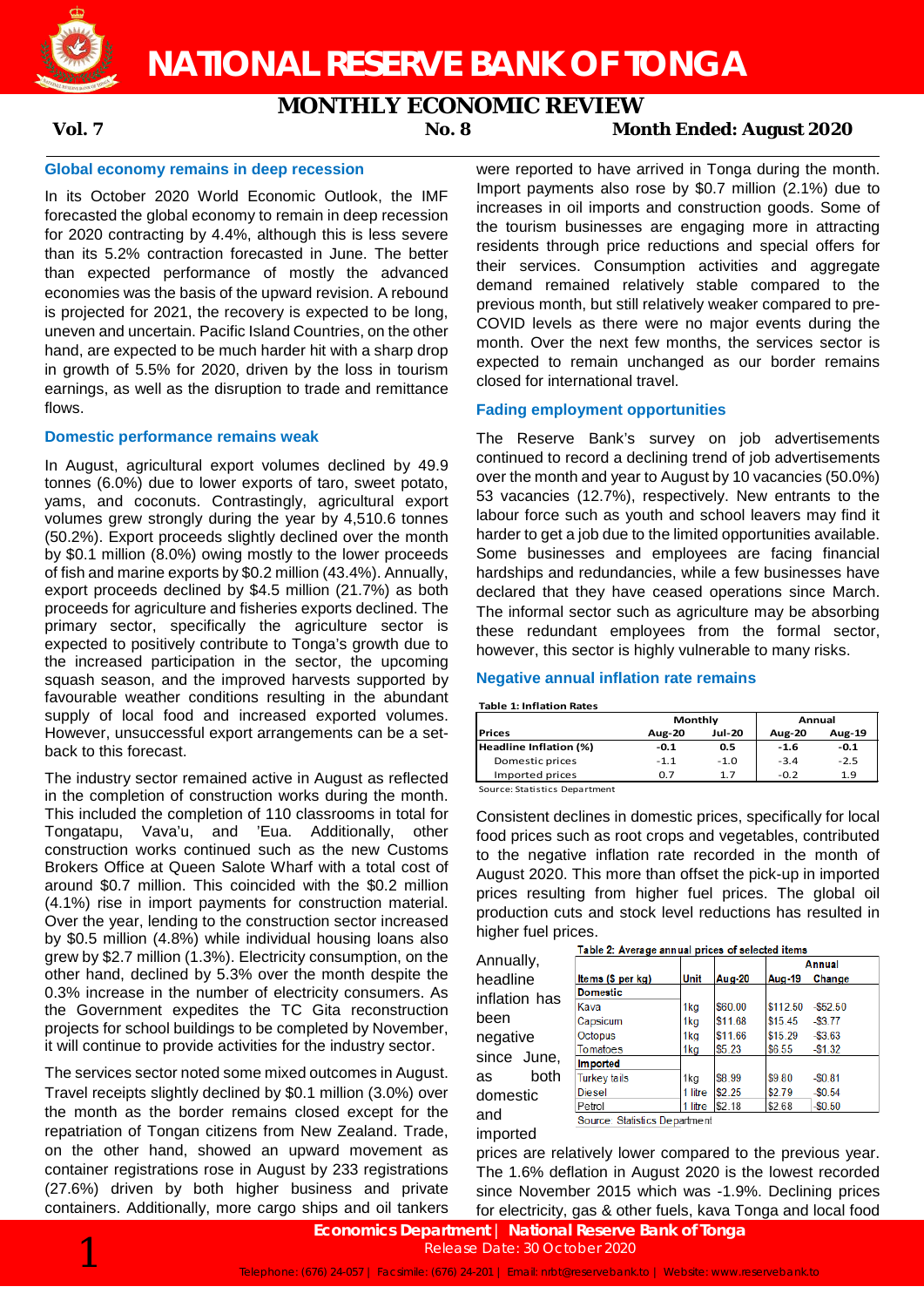

# **NATIONAL RESERVE BANK OF TONGA**

# **MONTHLY ECONOMIC REVIEW**

**Vol. 7 No. 8 Month Ended: August 2020**

prices were the main drivers of lower local prices, whilst lower global oil prices supported lower import prices. This continuous deflation rate may contribute to the slowdown in aggregate demand as consumers delay spending. The NRBT projects inflation rates to remain negative for the remainder of 2020 on the back of lower domestic food prices, supported by lower global oil prices.

# **Lowest Effective Exchange rates**

**Table 3: Effective Exchange Rates**

|                                        | Monthly       |               |          | Annual        |          |  |
|----------------------------------------|---------------|---------------|----------|---------------|----------|--|
|                                        | <b>Aug-20</b> | <b>Jul-20</b> | % Growth | <b>Aug-19</b> | % Growth |  |
| Nominal Effective Exchange Rate Index  | 90.8          | 91.2          | $-0.4$   | 92.4          | $-1.7$   |  |
| Real Effective Exchange Rate Index     | 104.2         | 104.8         | $-0.6$   | 108.6         | $-4.1$   |  |
| Source: National Reserve Bank of Tonga |               |               |          |               |          |  |

The Nominal Effective Exchange Rate (NEER) decreased again in August 2020 as all of major trading currencies appreciated against TOP. The Real Effective Exchange

**Table 4: Bilateral Exchange Rates**

USD/TOP 0.4386 0.4390 0.4325

**Aug-20 Jul-20 Aug-19**

0.6086 0.6236 0.6371  $0.6640$   $0.6662$  0.6706 FJD/TOP 0.9028 0.9090 0.8920 46.3982 46.7876 45.8792 GBP/TOP 0.3332 0.3458 0.3548 0.3701 0.3826 0.3877<br>2.8536 2.8561 2.8140

Rate (REER) index also fell in line with the monthly deflation.

| Both the NEER and REER      | AUD/TOP | 0.6086                  |
|-----------------------------|---------|-------------------------|
|                             | NZD/TOP | 0.6640                  |
| were lower compared to the  | FJD/TOP | 0.9028                  |
| previous year indicating an | JPY/TOP | 46.3982                 |
| improvement in Tonga's      | GBP/TOP | 0.3332                  |
| trade competitiveness,      | EUR/TOP | 0.3701                  |
| supporting export proceeds  | CNY/TOP | 2.8536                  |
| and remittance receipts.    |         | Source: Banking Systems |

## **Foreign reserves remain adequate**

#### **Table 5: Foreign Reserves**

|                                     |               | Monthly       | Annual   |               |          |
|-------------------------------------|---------------|---------------|----------|---------------|----------|
|                                     | <b>Aug-20</b> | <b>Jul-20</b> | % Growth | <b>Aug-19</b> | % Growth |
| Foreign Reserves (\$ in million)    | 556.1         | 555.9         | 0.04     | 491.8         | 13.1     |
| Import Coverage (months)            | 8.5           | 8.5           | 0.0      |               | 5.4      |
| Source: National Reserve Bank Tonga |               |               |          |               |          |

Source: National Reserve Bank Tonga

Official foreign reserves remain at 8.5 months of imports cover in August 2020 similar to the previous month. A marginal increase of \$0.1 million was recorded over the month, but over the year it rose significantly by \$64.3 million. This reflects the inflow of budget support, relief and project funds from development partners, and remittances. Majority of the foreign reserves are held in USD, AUD and NZD.

#### **Table 6: Remittance Receipts**

|                                     | Monthly       |  |                                          | Annual |       |  |
|-------------------------------------|---------------|--|------------------------------------------|--------|-------|--|
|                                     | <b>Aug-20</b> |  | Jul-20 % Growth   Aug-20 Aug-19 % Growth |        |       |  |
| Remittance (\$ in million)          | 36.5          |  | $-2.7$                                   | 359.5  | 350.5 |  |
| Course: National Pesania Pank Tonga |               |  |                                          |        |       |  |

Source: National Reserve Bank Tonga

Remittances slightly declined in August by \$1.0 million (2.7%), although this is still 11.5% higher than the same month last year. Lower receipts of private transfers and compensation of employees which includes receipts from seasonal workers.

Contrastingly, higher private transfers and compensation of employees drove the \$9.1 million (2.6%) rise in remittance receipts over the year.

| <b>Overseas Exchange Transactions</b> |                  |               |          |          |          |          |  |  |
|---------------------------------------|------------------|---------------|----------|----------|----------|----------|--|--|
|                                       | Monthly          |               |          |          | Annual   |          |  |  |
|                                       | <b>Aug-20</b>    | <b>Jul-20</b> | % Growth | Aug-20   | Aug-19   | % Growth |  |  |
| <b>Overall Balance</b>                | 0.1              | 12.1          | -99.2    | 64.3     | 16.8     | 282.7    |  |  |
| <b>Current Account</b>                | $1.5\phantom{0}$ | 4.1           | $-63.4$  | 59.7     | 1.8      | 3216.7   |  |  |
| Merchandise Trade                     | $-34.5$          | $-33.7$       | $-2.4$   | $-397.4$ | $-421.1$ | 5.6      |  |  |
| Services                              | $-1.7$           | $-0.4$        | $-325.0$ | 9.0      | 31.7     | $-71.6$  |  |  |
| Income                                | 1.6              | 2.6           | $-38.5$  | 7.8      | 7.0      | 11.4     |  |  |
| <b>Transfers</b>                      | 36.0             | 35.6          | 1.1      | 440.2    | 384.1    | 14.6     |  |  |
| <b>Capital Account</b>                | 0.7              | $1.6\,$       | -56.3    | 23.1     | 37.3     | $-38.1$  |  |  |
| <b>Financial Account</b>              | -2.0             | 6.4           | $-131.3$ | $-18.5$  | $-22.2$  | 16.7     |  |  |

Overall, Overseas Exchange Transactions (OET) recorded lower net receipts in August, mostly due to a decline in OET receipts while OET payments picked up. Over the year, the overall balance rose significantly by \$47.5 million stemming from the higher surplus in the current account. The improvement in the current account is attributed to the increase in receipts of government transfers, and remittances, coupled with lower deficits in merchandise trade. The financial account deficit also improved as outflows for offshore investments declined over the year. However, the capital account surplus fell over the year due to lower receipts of capital investments.

The NRBT expects foreign reserves levels to remain comfortable in the near term with no major outflows expected for imports, external debt or offshore investment.

# **Broad money rises**

| <b>Table 8: Broad Monev</b> |               |               |          |               |          |  |  |
|-----------------------------|---------------|---------------|----------|---------------|----------|--|--|
|                             |               | Monthly       | Annual   |               |          |  |  |
|                             | <b>Aug-20</b> | <b>Jul-20</b> | % Growth | <b>Aug-19</b> | % Growth |  |  |
| Broad money (\$ in million) | 624.7         | 616.9         | 1.3      | 600.5         | 4.0      |  |  |
| Net Foreign Asset           | 582.4         | 579.0         | 0.6      | 510.9         | 14.0     |  |  |
| Net Domestic Asset          | 43.0          | 38.5          | 11.5     | 90.0          | $-52.3$  |  |  |

Source: Banking System, National Reserve Bank of Tonga

Both the net foreign assets and net domestic assets rose in August 2020 and contributed to the \$7.8 million increase in broad money. Net foreign assets rose in line with the rise in demand deposits from matured investments abroad. Net domestic assets rose due to higher government drawdown of deposits from the Reserve Bank to cater for government operations, ongoing projects, and matured bonds during the month.

# **Liquidity in the financial system expands**

| Table 9: Reserve money                                 |               |               |          |        |          |  |  |  |
|--------------------------------------------------------|---------------|---------------|----------|--------|----------|--|--|--|
| Monthly<br>Annual                                      |               |               |          |        |          |  |  |  |
|                                                        | <b>Aug-20</b> | <b>Jul-20</b> | % Growth | Aug-19 | % Growth |  |  |  |
| Reserve money (\$ in million)                          | 336.3         | 332.2         | 1.2      | 311.3  | 8.0      |  |  |  |
| Source: Banking System, National Reserve Bank of Tonga |               |               |          |        |          |  |  |  |

Liquidity in the banking system rose by \$4.1 million in August 2020 attributed mainly to a \$2.3 million rise in the commercial banks' ESA (Exchange Settlement Account), coinciding with the rise in the banks' total deposits. Currency in circulation and required reserves also increased over the month and supported the higher total reserve money.